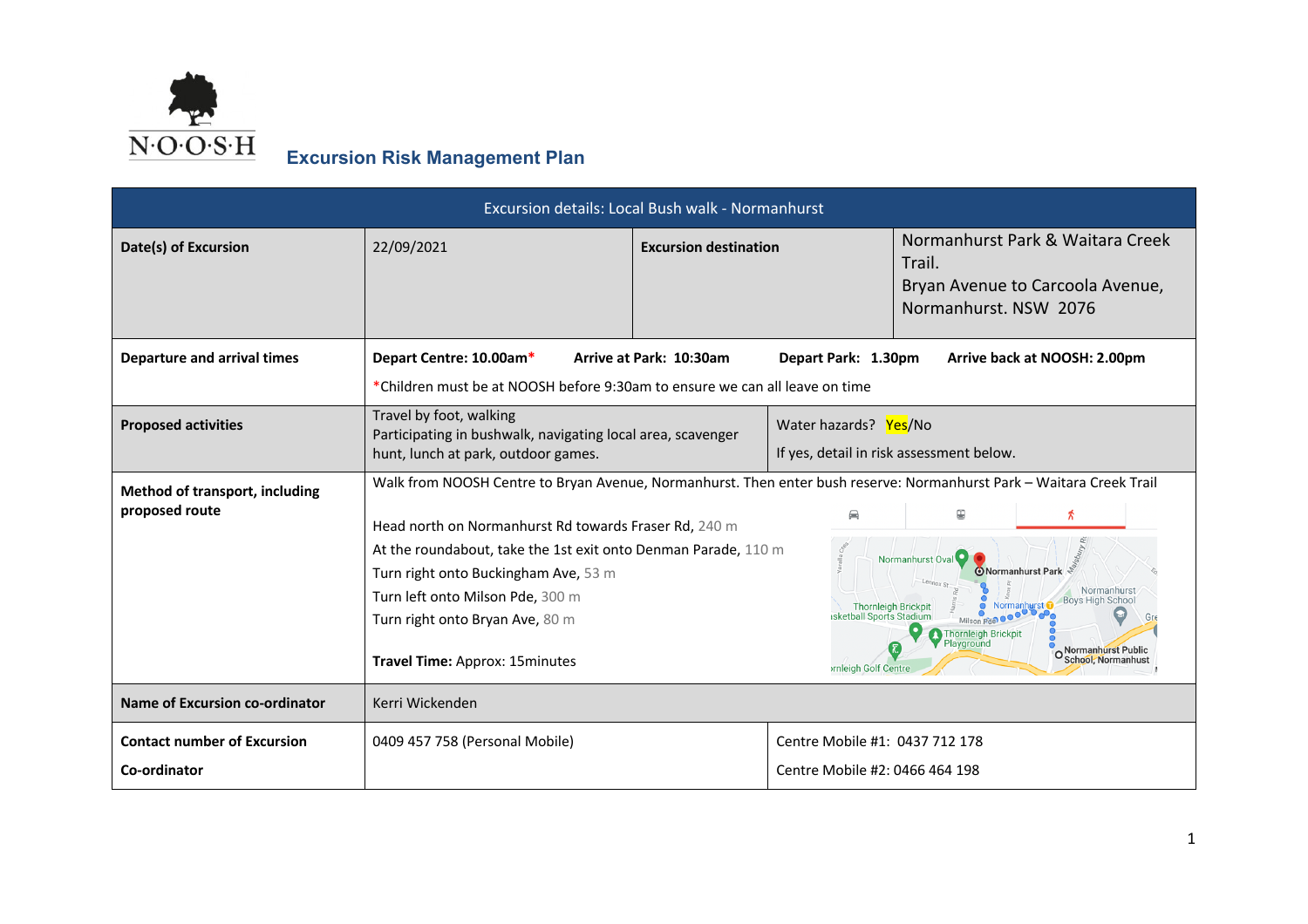| <b>Number of children attending</b><br>excursion                                                                                                                                      | Intended: 30                                                                                                                                                                                                                                                                                                                                                                                                                                                                                                                                                                                                                                                                                                                                                                                                                                                                                                                                                                                                                                                                                                                                                                                                                                                                                                                                                                                                                                                                                                                                                                                                                                                                                                                                                                                                                                                                                                                                                                                                                                                                                                                                                                                                                         | <b>Number of</b><br>educators/parents/volunteers | 3 (including educator for<br>children with additional<br>needs) |
|---------------------------------------------------------------------------------------------------------------------------------------------------------------------------------------|--------------------------------------------------------------------------------------------------------------------------------------------------------------------------------------------------------------------------------------------------------------------------------------------------------------------------------------------------------------------------------------------------------------------------------------------------------------------------------------------------------------------------------------------------------------------------------------------------------------------------------------------------------------------------------------------------------------------------------------------------------------------------------------------------------------------------------------------------------------------------------------------------------------------------------------------------------------------------------------------------------------------------------------------------------------------------------------------------------------------------------------------------------------------------------------------------------------------------------------------------------------------------------------------------------------------------------------------------------------------------------------------------------------------------------------------------------------------------------------------------------------------------------------------------------------------------------------------------------------------------------------------------------------------------------------------------------------------------------------------------------------------------------------------------------------------------------------------------------------------------------------------------------------------------------------------------------------------------------------------------------------------------------------------------------------------------------------------------------------------------------------------------------------------------------------------------------------------------------------|--------------------------------------------------|-----------------------------------------------------------------|
| Educator to child ratio, including<br>whether this excursion warrants a<br>higher ratio?<br>Please provide details.                                                                   | 1:10 (1 Extra educator due to children with disability/special needs)                                                                                                                                                                                                                                                                                                                                                                                                                                                                                                                                                                                                                                                                                                                                                                                                                                                                                                                                                                                                                                                                                                                                                                                                                                                                                                                                                                                                                                                                                                                                                                                                                                                                                                                                                                                                                                                                                                                                                                                                                                                                                                                                                                |                                                  |                                                                 |
| Procedures for:<br>Leaving the centre<br>Entering the park/bush trail<br>Leaving the park/bush trail<br>Returning to the centre<br>Including accounting for children at<br>all times. | Prior to the excursion children are divided into groups with an educator assigned to them (max. 10 children<br>per educator)<br>A roll call is conducted prior to the children leaving the NOOSH building. The excursion coordinator is to<br>ensure they know the number of children who are in our care.<br>Each educator accompanies their group to the bathroom area, with educator waiting outside. The educator<br>÷,<br>ensures all the children in their group are in their care before walking them out of the school premises.<br>The educator counts the children in their group as they leave the premises and checks them according to<br>their group list.<br>We then walk to our destination, with the educators working to ensure the children in their group are with<br>$\blacksquare$<br>the group at all times. An educator is stationed at the front, leading all the children to the destination, and<br>another at the back to ensure all children are safe. Educators are encouraged to conduct their own group<br>headcounts as we transition.<br>Educator at the rear of the group to use walkie talkies to radio to the leading educator to stop/slow down if<br>slower children have gotten separated from the main group<br>Once the Educators and children have reached the beginning of the bushwalking trail a roll call is conducted<br>with another educator conducting a headcount of all children.<br>Educators are to ensure that they have knowledge of where the children in their group are at all times.<br>Headcounts regularly conducted as we make our way through the trail<br>Prior to departing the trail another roll call & headcount is conducted.<br>Each educator then checks the names of the children on their group list along with the headcount of their<br>group.<br>We then walk towards the centre, with the educators working to ensure the children in their group are with<br>$\overline{\phantom{a}}$<br>the group at all times. An educator is stationed at the front, leading all the children to the destination, and<br>another at the back to ensure all children are safe. Educators are encouraged to conduct their own group<br>headcounts as we transition. |                                                  |                                                                 |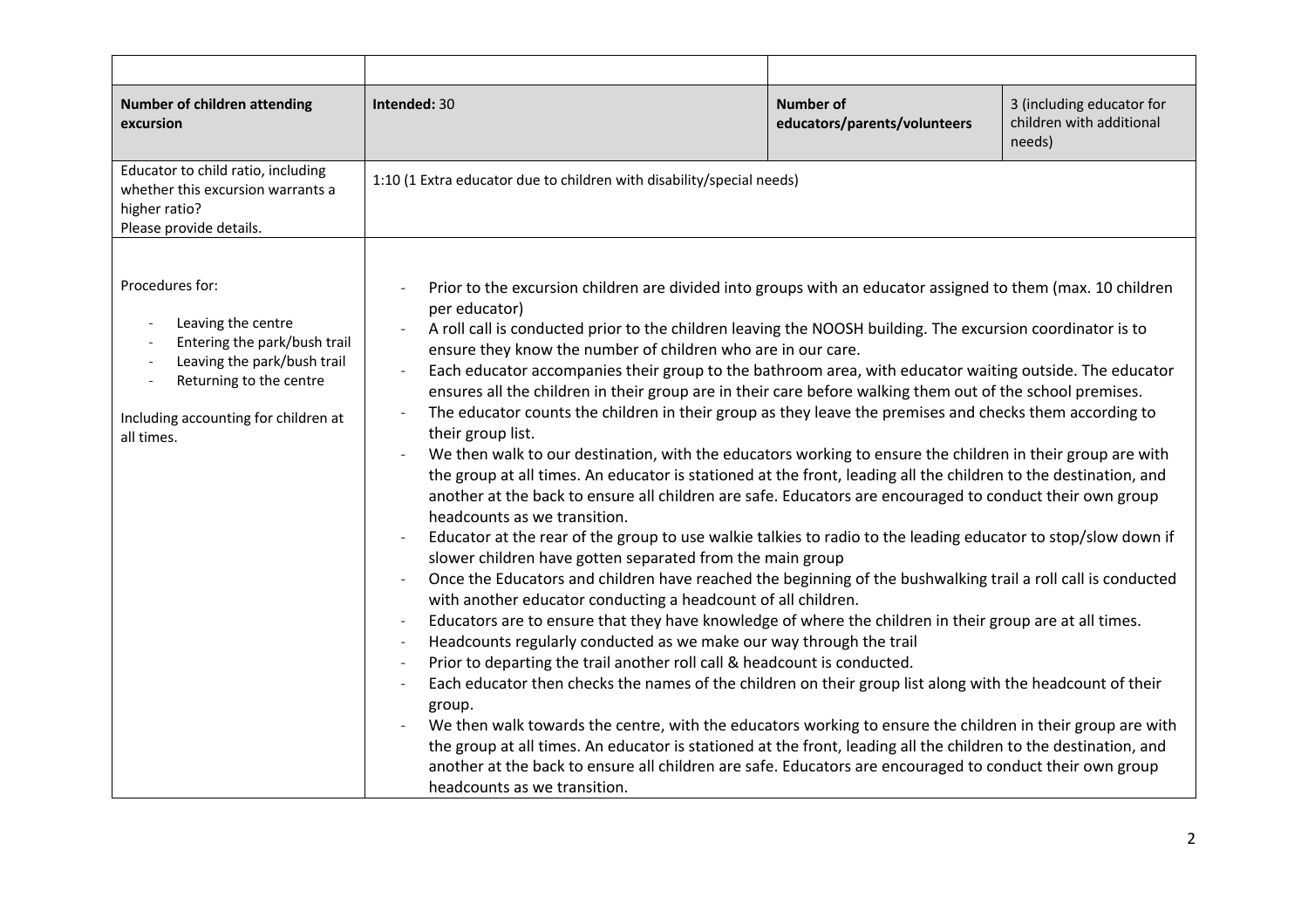| $\overline{\phantom{a}}$                 | The educator counts the children in their group prior to entering the school premises                                                     |  |  |  |  |
|------------------------------------------|-------------------------------------------------------------------------------------------------------------------------------------------|--|--|--|--|
| $\overline{\phantom{a}}$                 | A roll call & headcount is conducted again at the centre.                                                                                 |  |  |  |  |
| <b>Excursion checklist</b>               |                                                                                                                                           |  |  |  |  |
| First aid kit                            | □                                                                                                                                         |  |  |  |  |
| □                                        | List of adults participating in the excursion                                                                                             |  |  |  |  |
| List of children attending the excursion | Contact information for each adult                                                                                                        |  |  |  |  |
| □                                        | $\Box$                                                                                                                                    |  |  |  |  |
| Contact information for each child<br>□  | Mobile phone / other means of communicating with the service & emergency<br>□<br>services                                                 |  |  |  |  |
| Medical information for each child       | Other items, please list: Map(s) of trail for each educator, Salt for leeches, rain gear,<br>□<br>navigation app, large water bottle/jug) |  |  |  |  |

| Risk assessment                                                                   |                                                                     |                                        |                                                                                                                                                                                                                                                                                                          |                                                                                              |                                    |  |  |
|-----------------------------------------------------------------------------------|---------------------------------------------------------------------|----------------------------------------|----------------------------------------------------------------------------------------------------------------------------------------------------------------------------------------------------------------------------------------------------------------------------------------------------------|----------------------------------------------------------------------------------------------|------------------------------------|--|--|
| <b>Activity</b>                                                                   | <b>Hazard identified</b>                                            | <b>Risk assessment</b><br>(use matrix) | <b>Elimination/control measures</b>                                                                                                                                                                                                                                                                      | <b>Who</b>                                                                                   | When                               |  |  |
| Travel on foot from<br>Normanhurst Centre to<br>Normanhurst<br>Park/Waitara Creek | Slips, trips, falls, hit by<br>car, broken<br>bones/limbs, injuries | Moderate - High                        | Walk children, 2 lines in close<br>groups<br>Educators positioned at front,<br>middle and ends of groups<br>Constant head counts, and<br>checking on children<br>Educators to communicate with<br>one another and the children<br>Educators and children to cross at<br>designated pedestrian crossings. | All Educators<br><b>All Educators</b><br><b>All Educators</b><br>All Educators &<br>Children | On travel & arrival to<br>the Park |  |  |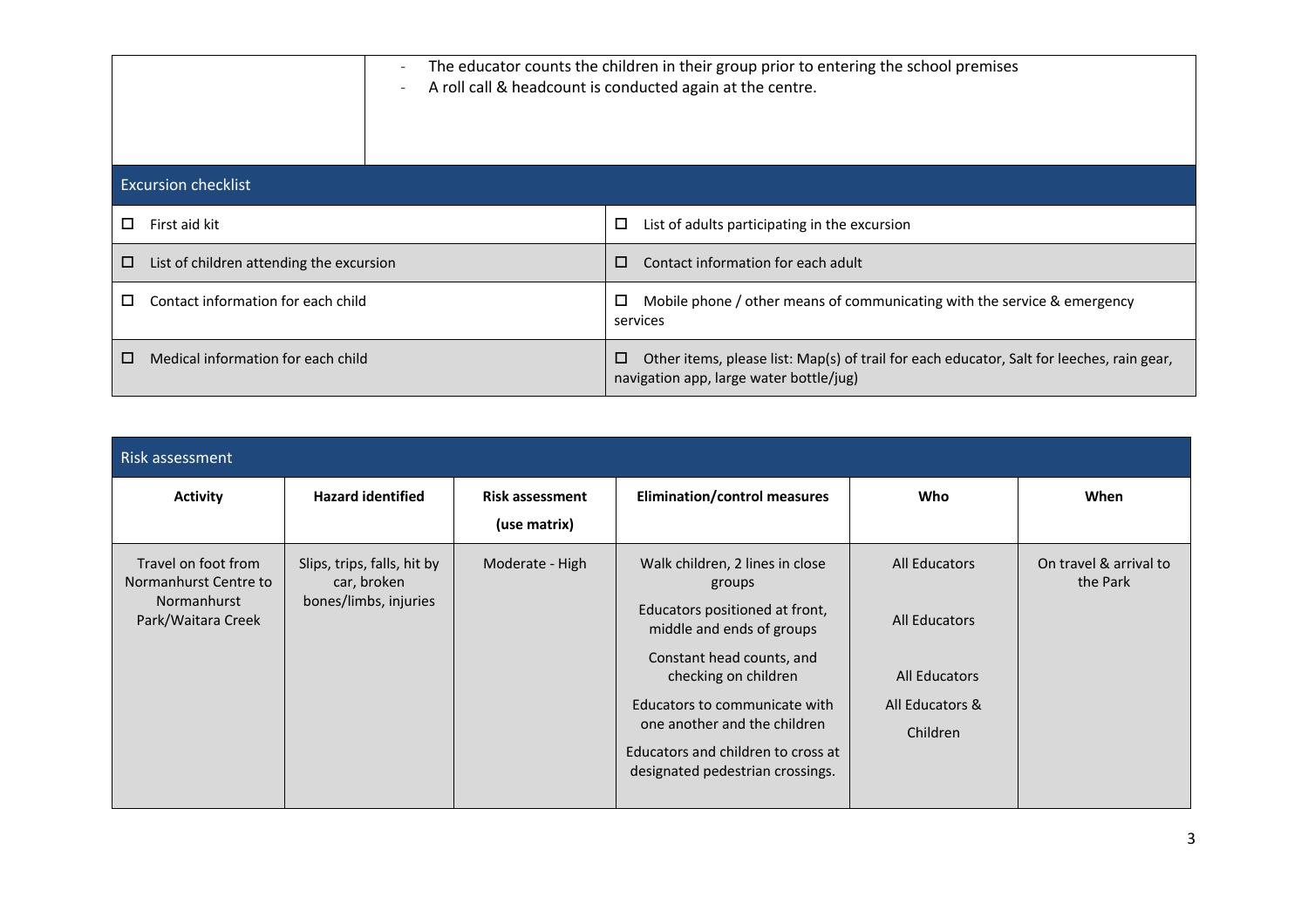| Walking via the school<br>carpark areas                 | Child may wander/<br>abscond                                                                                                            | Moderate             | Warn children before and during<br>crossing roads.<br>Educators to ensure children walk<br>close in their groups, following<br>the educator in front, and an<br>educator positioned at back of<br>group.<br>Educators to remind children not<br>to run and keep to the safest area<br>away from the carpark | Educators & children                                    |                                                          |
|---------------------------------------------------------|-----------------------------------------------------------------------------------------------------------------------------------------|----------------------|-------------------------------------------------------------------------------------------------------------------------------------------------------------------------------------------------------------------------------------------------------------------------------------------------------------|---------------------------------------------------------|----------------------------------------------------------|
| Entering the<br>Normanhurst<br>Park/Waitara Creek trail | Trips, slips, falls,<br>Medical emergency,<br>First aid required                                                                        | Moderate             | Maintain children close in groups.<br>Close supervision<br>Educators encourage children to<br>listen and implement appropriate<br>behaviours                                                                                                                                                                | <b>All Educators</b><br>All Children                    | Whilst entering the park                                 |
|                                                         |                                                                                                                                         |                      |                                                                                                                                                                                                                                                                                                             |                                                         |                                                          |
| Walking through the<br>bush trail                       | Trips, slips, falls,<br>injuries, illness<br>Risk of injury from<br>falling onto hard<br>surfaces (bark chips,<br>stairs, stones, rock) | Moderate<br>Moderate | An educator to lead each group as<br>per child:educator ratio<br>Ensure each member of the group<br>walks, not runs, and stays within<br>sight of an educator                                                                                                                                               | All educators<br>All children                           | Whilst walking around,<br>through the bush<br>On the day |
|                                                         | Physical exercise /<br>exertion - Risk of<br>dehydration, fatigue,<br>dizziness, fainting,<br>asthma, medical<br>conditions             | Moderate             | Ensure children will not attempt<br>things beyond their abilities/<br>health conditions<br>Encourage children to take<br>regular breaks to rest and drink<br>water                                                                                                                                          | All educators<br>& children<br>All educators & children | On the day<br>On the day                                 |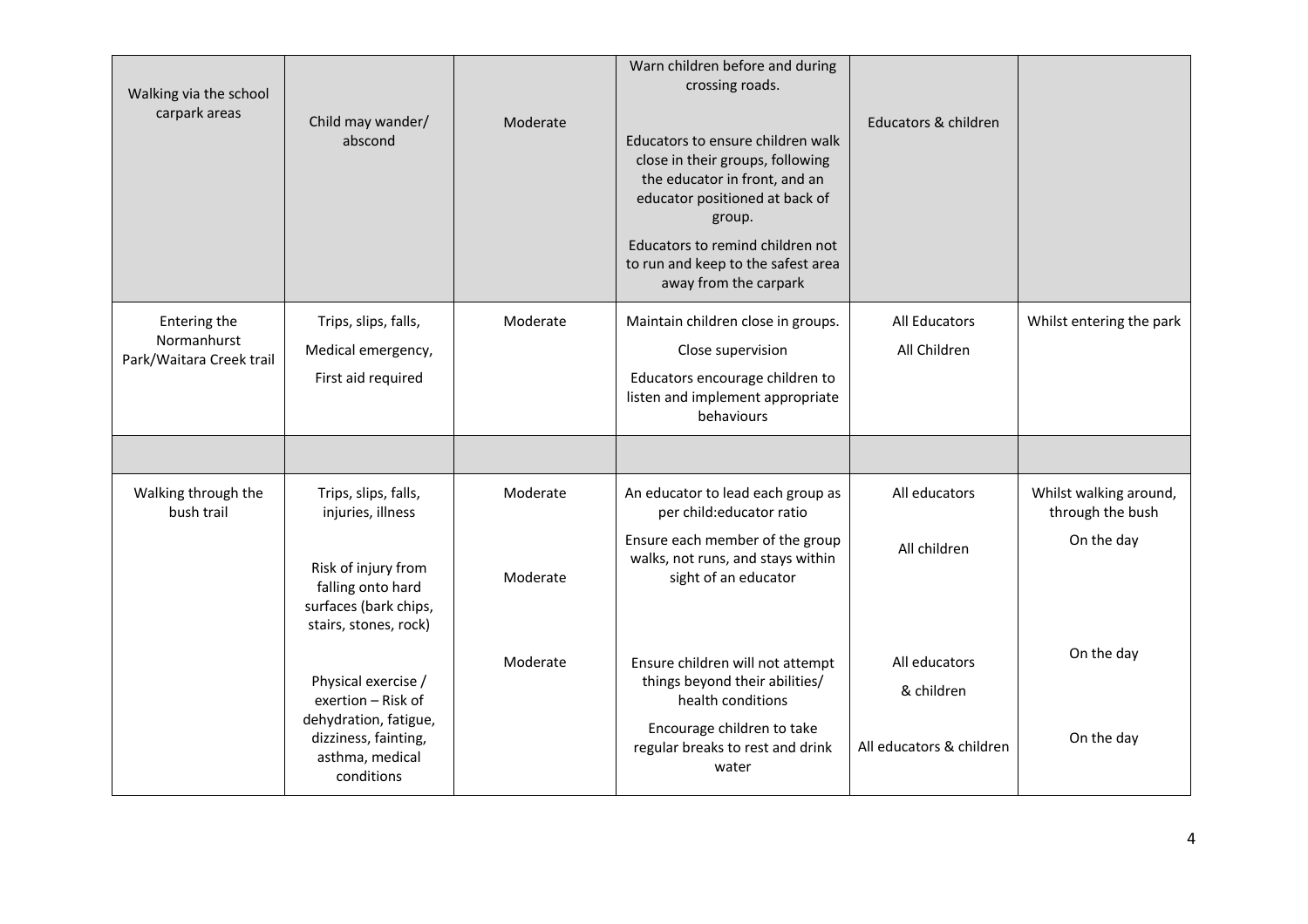|                                                                                                                                                                      |          | Have plans and medication<br>accessible to be used for children<br>with asthma and anaphylaxis<br>conditions                    | All educators & children | On the day |
|----------------------------------------------------------------------------------------------------------------------------------------------------------------------|----------|---------------------------------------------------------------------------------------------------------------------------------|--------------------------|------------|
| Children passing one<br>another and other<br>people on the track                                                                                                     | Moderate | Supervise children carefully,<br>ensuring that they leave adequate<br>space between themselves, and<br>other people             | All Educators & children | On the day |
|                                                                                                                                                                      |          | Children to be aware of their<br>surroundings and to 'give way' to<br>others - maintain social<br>distancing                    |                          |            |
| Falling into<br>water/creek- risk of<br>being submerged,<br>drowning, broken<br>limbs/bones, fractures,                                                              | High     | Educators will verbally discuss the<br>boundaries with children and to<br>keep away from creeks /<br>waterways.                 | All educators & children | On the day |
| bruising, abrasions,<br>illness                                                                                                                                      |          | Educators will maintain close<br>proximity to children (in arms<br>reach when near waterways)                                   | All Educators & children |            |
|                                                                                                                                                                      |          | Educators will role-model<br>appropriate behaviours whilst<br>walking, especially when near<br>water/creek beds, waterfall area |                          | On the day |
|                                                                                                                                                                      |          | Educators will carry small first aid<br>kits on them                                                                            |                          |            |
| Wildlife/animals/bugs/<br>Insects/small creatures/<br>snakes/reptiles - risk of<br>bites, stings, poisoning,<br>injury, illness, medical<br>conditions, anaphylaxis, | Moderate | Educators and children will walk<br>along the trail, sticking only to the<br>designated trail/pathways.                         | All Educators & children | On the day |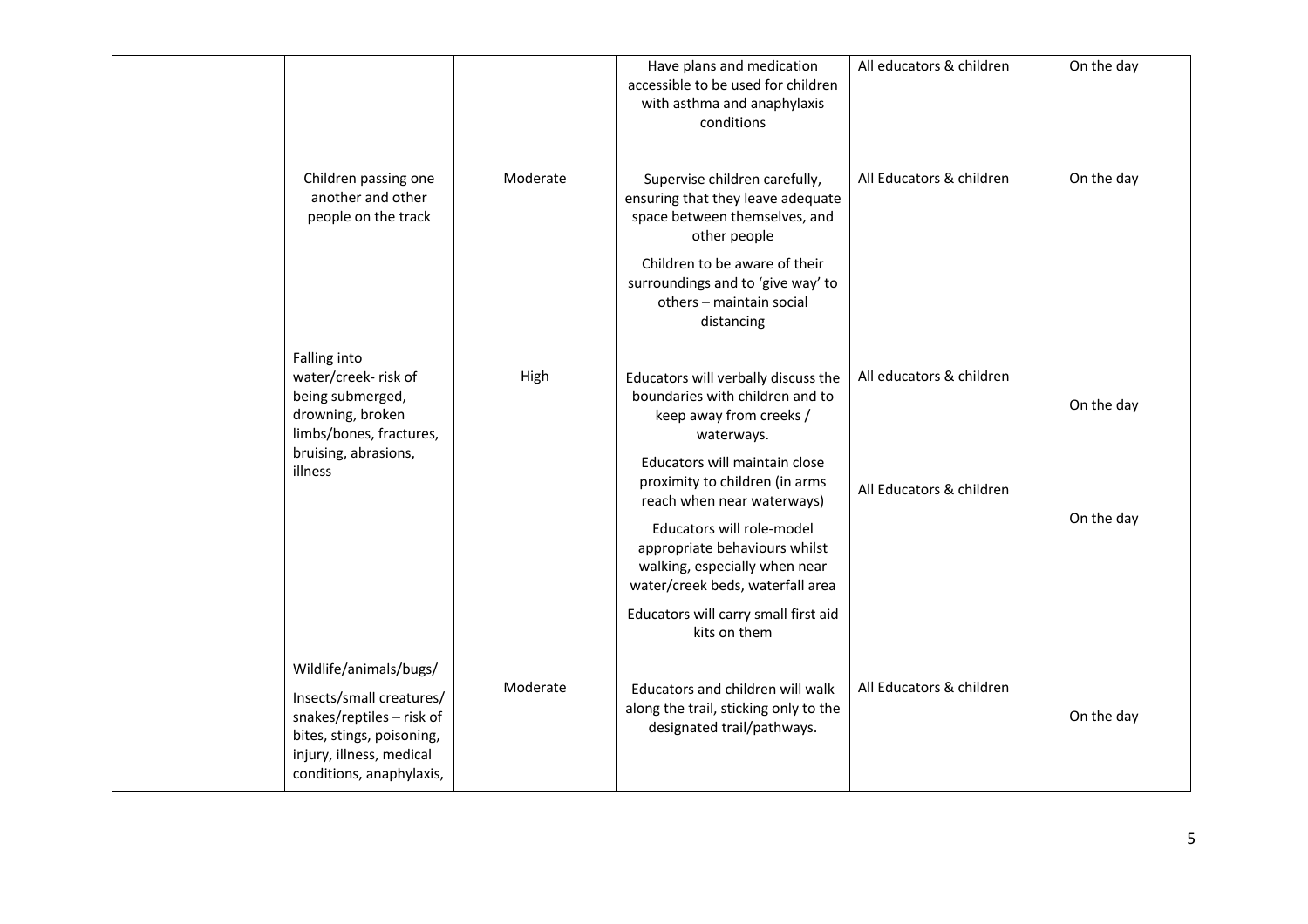| allergic reactions,<br>asthma                                   |                 | Educators and children will keep<br>an eye out for wildlife and<br>animals.                                                                                            | Educators              |                                          |
|-----------------------------------------------------------------|-----------------|------------------------------------------------------------------------------------------------------------------------------------------------------------------------|------------------------|------------------------------------------|
|                                                                 |                 | Educators will give verbal<br>instructions and prepare children<br>with warning of when/if wildlife<br>and animals may be present or a<br>threat.                      | Educators & children   | On the day<br>On the day                 |
| Flora/native plants/<br>bush plants                             | Moderate        | If wildlife/animals are found,<br>educators and children will not<br>interfere with them.                                                                              | Educators              |                                          |
|                                                                 |                 | Educators and children will leave<br>nature and for a as they are in the<br>bush.                                                                                      |                        | On the day<br>Prior to the excursion     |
|                                                                 |                 | A list of children with allergies<br>anaphylaxis, asthma and other<br>medical conditions will be<br>available to each educator.                                        |                        | and on the day                           |
| Risk of needing to<br>evacuate the premises<br>due to fire etc. | Moderate        | Children's own medication will be<br>available to them.                                                                                                                | The Responsible Person | Prior to the Excursion                   |
|                                                                 |                 | The responsible person will check<br>on the weather/UV index and air<br>quality along with any other<br>climate/environmental updates<br>before going on the excursion | Educators              |                                          |
| Medical emergencies                                             | Moderate - High | Each educator will have map with<br>the proposed route and<br>emergency exits highlighted.                                                                             | The Coordinator        | Prior to the excursion<br>and on the day |
|                                                                 |                 | The coordinator will check that<br>the first aid kit is fully stocked<br>with instant ice packs tissues, and                                                           |                        | Prior to the excursion<br>and on the day |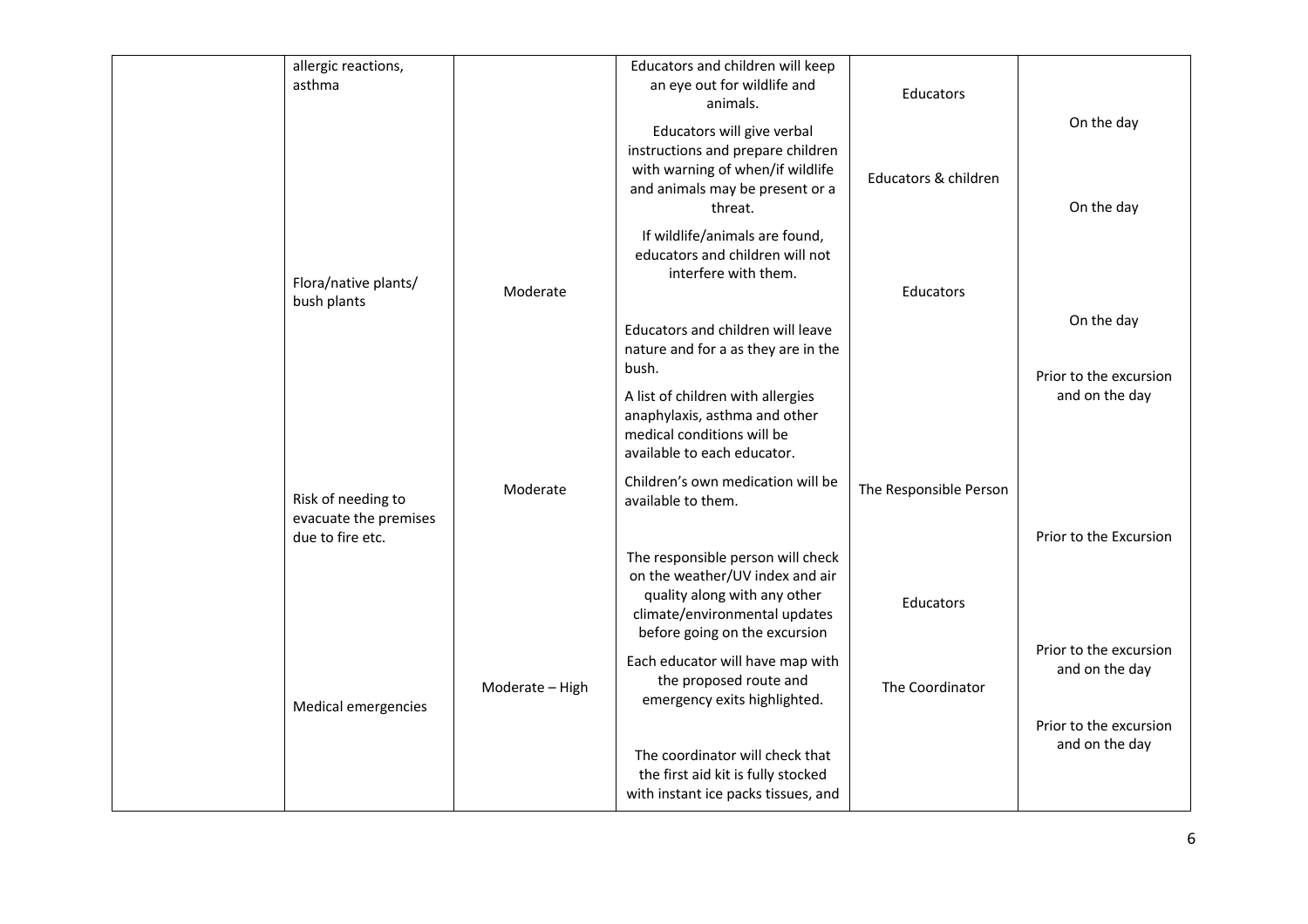|                                   | First aid required                                               | Moderate - High | take an empty 1litre bottle of<br>water to fill up at the park                                                                                                                                           | The Educators                   | Prior to the excursion                              |
|-----------------------------------|------------------------------------------------------------------|-----------------|----------------------------------------------------------------------------------------------------------------------------------------------------------------------------------------------------------|---------------------------------|-----------------------------------------------------|
|                                   | Missing child                                                    | High            | At least 1 other educator is fully<br>trained in first aid and trained in<br>dealing with anaphylaxis, and<br>management of asthma.                                                                      | All Educators                   | and on the day                                      |
|                                   |                                                                  |                 | Educators will conduct regular roll<br>calls and head counts of their<br>individual groups & communicate<br>this to the coordinator                                                                      |                                 | On the day                                          |
|                                   |                                                                  |                 | Educators will have a walkie talkie<br>to communicate to other staff<br>whilst on the walk                                                                                                               |                                 |                                                     |
|                                   |                                                                  |                 | Educators will supervise the trails<br>and exits to ensure children do<br>not leave the park/area                                                                                                        |                                 |                                                     |
|                                   |                                                                  |                 | Educators will ensure children will<br>not interact with the general<br>public. They will check toilet<br>facilities before the children<br>enter, and will wait outside until<br>the children are done. |                                 |                                                     |
| <b>Environmental Impacts</b><br>& | <b>Extreme Weather</b><br>conditions (including                  | Moderate        | Refer to the Hornsby Shire council<br><b>Emergency Bushfire Plan</b>                                                                                                                                     | <b>Educators &amp; Children</b> | Preparation before<br><b>Excursion &amp; During</b> |
| <b>Emergency Evacuation</b>       | heat stress, sun burn,<br>storms, high winds),<br>Fire / floods, |                 | Seek shade/shelter where<br>appropriate                                                                                                                                                                  |                                 | excursion                                           |
|                                   | emergency<br>crisis/situation                                    |                 | Give time for children to be calm,<br>safe and secure                                                                                                                                                    |                                 |                                                     |
|                                   |                                                                  |                 | Exit the bush/trail as soon as<br>practicable and as safe as possible                                                                                                                                    |                                 |                                                     |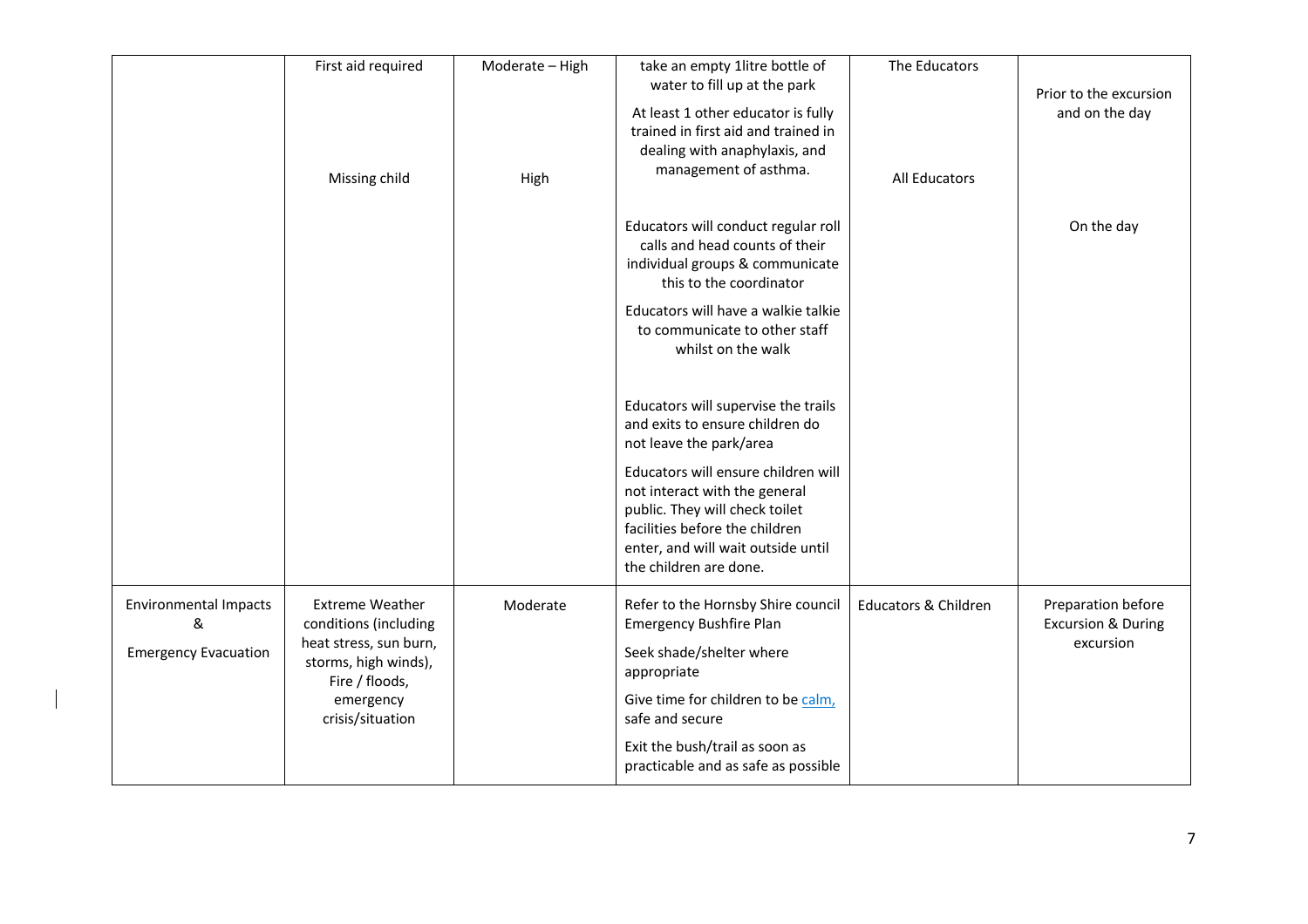|                                     |                                                                                           |                                  | Contact State emergency<br>services: 132 500<br>Or the RFS: 1800 679 737                                                                                                                                                                                                                                                                                                                                                        |                                                                                         |                                                                        |
|-------------------------------------|-------------------------------------------------------------------------------------------|----------------------------------|---------------------------------------------------------------------------------------------------------------------------------------------------------------------------------------------------------------------------------------------------------------------------------------------------------------------------------------------------------------------------------------------------------------------------------|-----------------------------------------------------------------------------------------|------------------------------------------------------------------------|
| Using the toilets & hand<br>washing | Children using toilets at<br>the park<br>Health & Hygiene                                 | Moderate<br>Moderate<br>Moderate | An Educator to check toilet areas<br>for any hazards before children<br>enter<br>If the gender of that educator is<br>not able to check the toilets. Send<br>2x older more responsible<br>children to check whilst the<br>educator waits right outside of<br>toilet area<br><b>Excursion Coordinator to ensure</b><br>antibacterial wipes and hand<br>sanitiser is taken on all excursions<br>and provided to children at times | All educators<br>All children                                                           | Whilst using toilets and<br>hand washing areas                         |
| Eating & drinking                   | Allergy & Food<br>intolerances<br>Choking, illness,<br>vomiting<br>Anaphylactic reactions | Moderate - High                  | of washing hands.<br>Ensure educators, children &<br>families are aware of our Food &<br><b>Nutrition Policy</b><br>Ensure families are regularly<br>provided with information about<br>food and nutrition<br>Ensure children are seated down<br>whilst eating or drinking<br>Regularly update information of<br>children with<br>anaphylaxis/allergies/intolerances<br>and cultural requirements.                              | The Coordinator<br>Educators<br>Parents/families<br>Children<br>Volunteers<br>Educators | Before the excursion,<br>during the excursion &<br>after the excursion |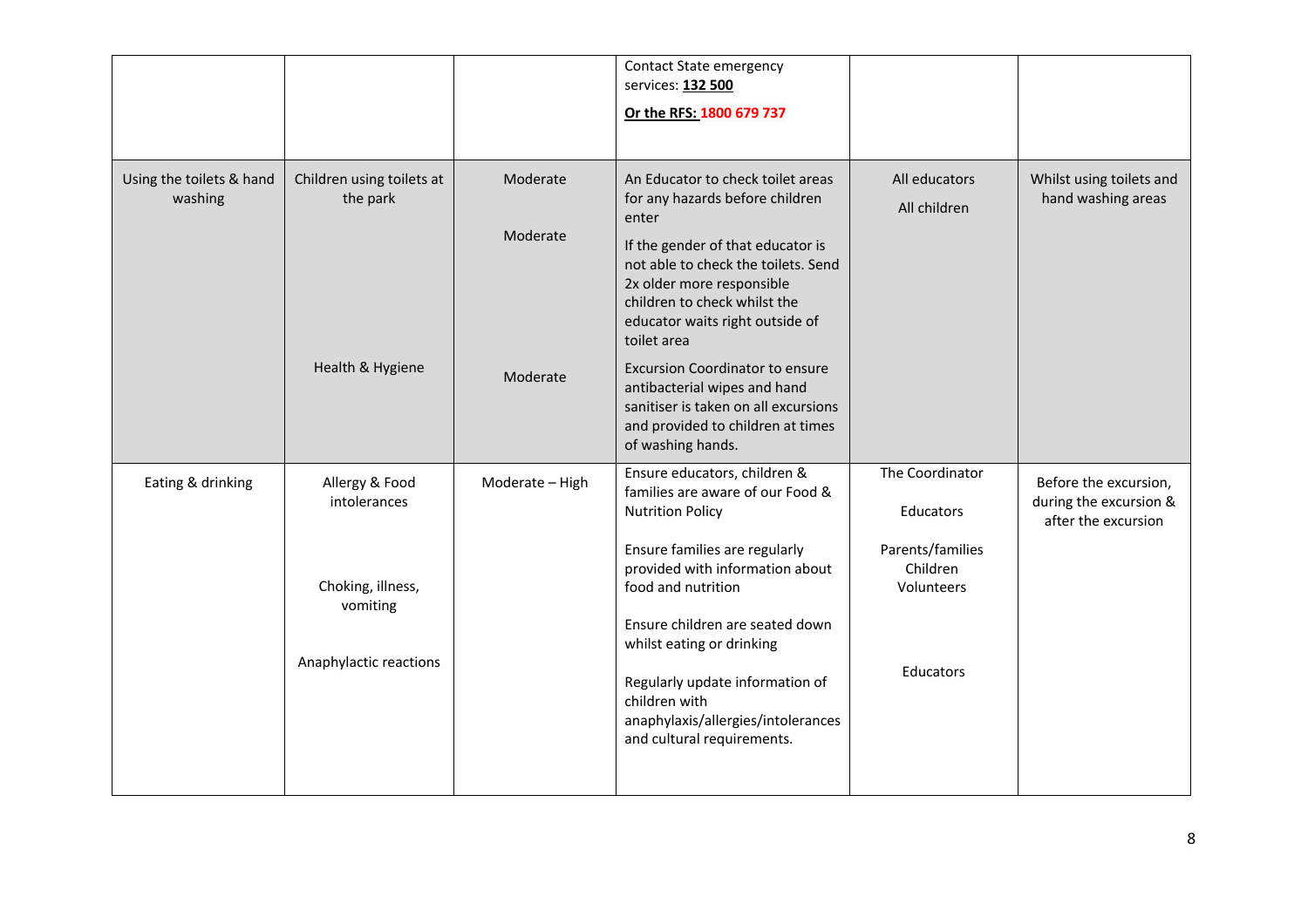|                                 |                                                                        |          | Ensure each educator and<br>volunteer is aware of the medical<br>and dietary list/info of each child.<br>Staff are trained in First aid,<br>anaphylaxis and allergy<br>awareness.<br>Ensure all staff are appropriately<br>supervising children when eating<br>and drinking.<br>Medication for children with<br>allergies /asthma is available on<br>excursion.                                                                                                                                                                                     | The Coordinator &<br>educators                                                          |                                                        |
|---------------------------------|------------------------------------------------------------------------|----------|-----------------------------------------------------------------------------------------------------------------------------------------------------------------------------------------------------------------------------------------------------------------------------------------------------------------------------------------------------------------------------------------------------------------------------------------------------------------------------------------------------------------------------------------------------|-----------------------------------------------------------------------------------------|--------------------------------------------------------|
| Sun Protection &<br>Dehydration | Sunburn / burns/<br>infections / illness<br>Sun stroke,<br>dehydration | Moderate | Check temperature & UV rating of<br>the day at intervals the<br>commencement of the day, lunch<br>time and prior to 3pm.<br>Ensure that Educators, volunteers<br>& families are aware of our Sun<br><b>Safety Policy</b><br>Ensure families pack hats for their<br>children each day<br>Ensure children wear hats as<br>necessary or stay under the shade<br>if UV is over 3<br>Provide shelter where necessary<br>Regularly ensure children have<br>opportunity to get a drink of<br>water<br>Ensure children still get<br>opportunity of some sun | The Responsible Person<br><b>Educators</b><br>Parents/families<br>Children<br>Educators | Before leaving the<br>centre & during the<br>excursion |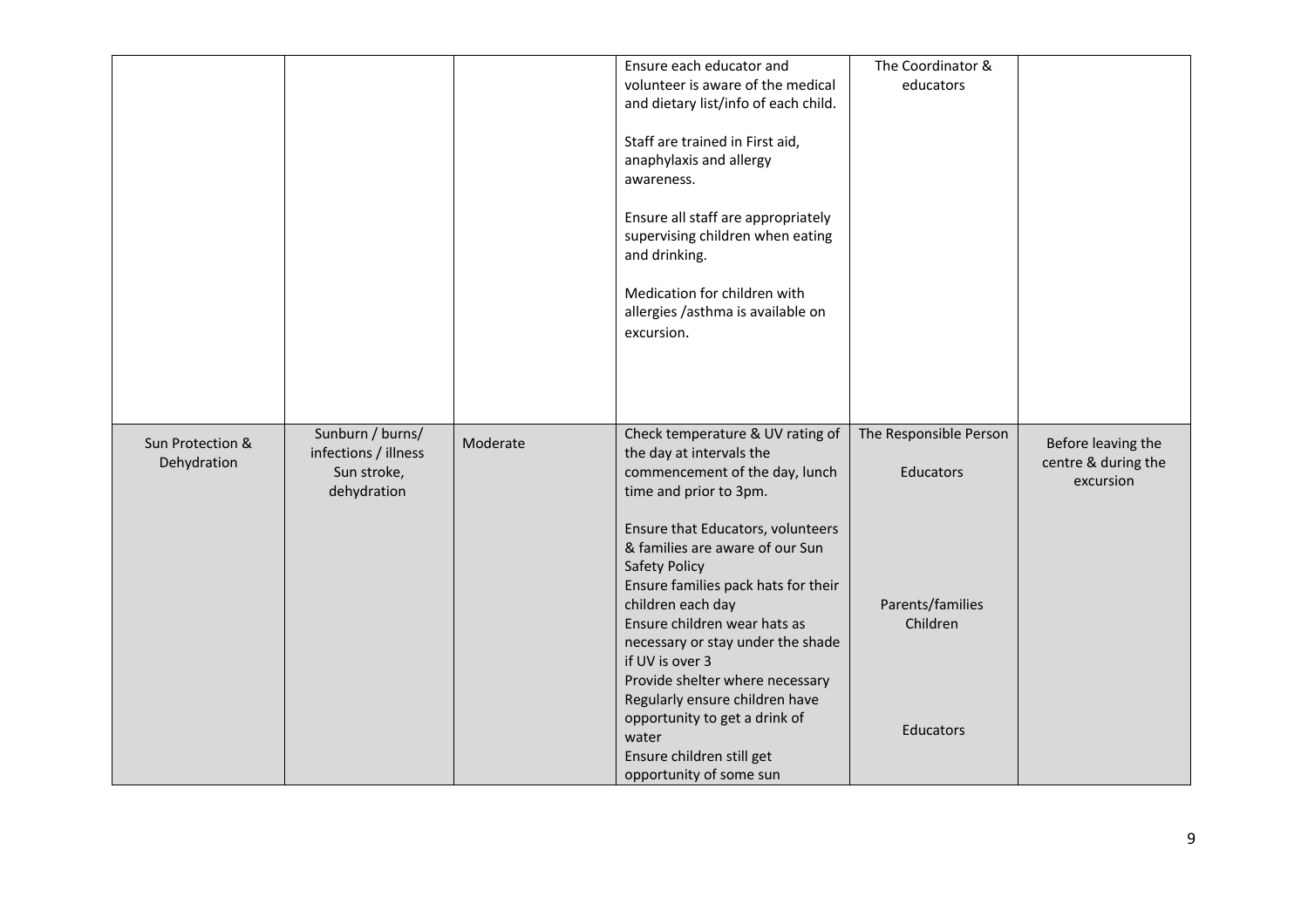|          |                                                                           |                 | exposure for Vitamin D levels (UV<br>rating checked with this)<br>Sunscreen will be applied                                                                                                                               |                                    |                             |
|----------|---------------------------------------------------------------------------|-----------------|---------------------------------------------------------------------------------------------------------------------------------------------------------------------------------------------------------------------------|------------------------------------|-----------------------------|
| Covid-19 | Illness, infections,<br>hospitalisation, death<br>of child/educator/adult | Moderate - High | throughout the day<br>Ensure Educators & Families are<br>aware of our Covid-19 Policy &<br>procedure                                                                                                                      | Coordinator                        | Throughout the whole<br>day |
|          | Community<br>surroundings                                                 |                 | Maintain communication<br>between NSW Health<br>department, Department of<br>Education, ECED and any other<br>relevant organisation in relation<br>to Covid-19                                                            | Educators<br>Families and children |                             |
|          |                                                                           |                 | Ensure information of Covid-19<br>and any practices are updated as<br>new information becomes<br>available                                                                                                                |                                    |                             |
|          |                                                                           |                 | Ensure all such important<br>information and factsheets are<br>available & /or displayed for<br>educators /parents /families and<br>visitors to view                                                                      | Venue Personnel                    |                             |
|          |                                                                           |                 | Educators & families are updated<br>with any new information /<br>updates on Covid-19                                                                                                                                     |                                    |                             |
|          |                                                                           |                 | Ensure that there are no children,<br>educators or adults that enter the<br>premises if they have been in<br>contact with anyone that has<br>had COVID-19 symptoms or are<br>currently displaying any related<br>symptoms |                                    |                             |
|          |                                                                           |                 | If children or adults present<br>during the day as unwell, they will                                                                                                                                                      |                                    |                             |

 $\mathsf I$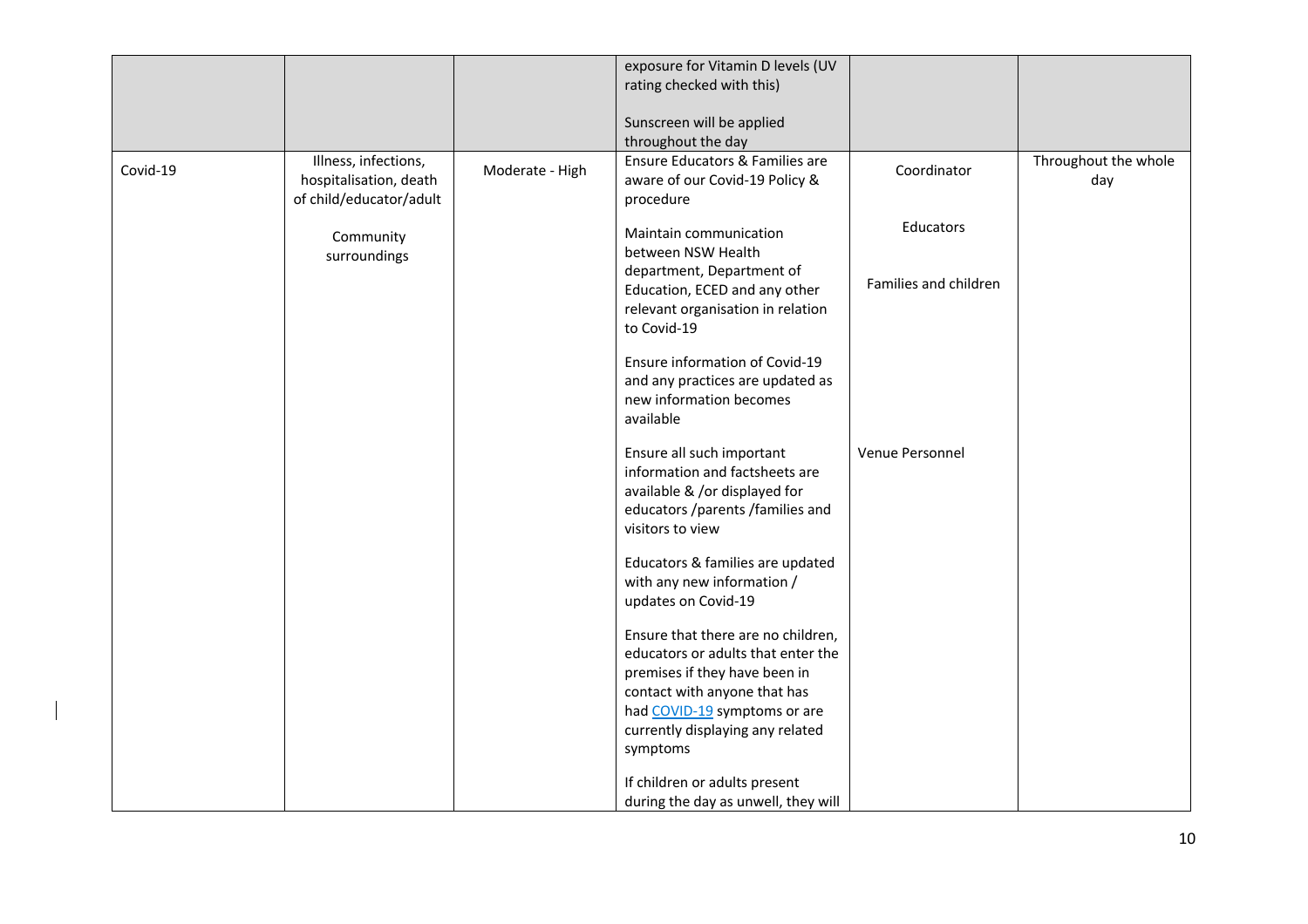|  | be set aside from others. For a<br>child: their parent will be<br>contacted to collect them as soon<br>as possible. For an adult: they will<br>be asked to leave the centre to<br>seek further medical advice. |  |
|--|----------------------------------------------------------------------------------------------------------------------------------------------------------------------------------------------------------------|--|
|  | All adults/Visitors/volunteers are<br>to adhere to all Covid-19 rules<br>and practices as per prescribed<br>from the NSW government                                                                            |  |
|  | Children will be given regular<br>hand washing routines<br>throughout the day, dependant<br>on activity and what they are<br>exposed to                                                                        |  |
|  | Antibacterial wipes, hand soap,<br>paper towels and hand sanitiser<br>will be available to all.<br>Educators are strongly                                                                                      |  |
|  | recommended to wear PPE<br>including gloves & face masks<br>where necessary                                                                                                                                    |  |
|  | Educators are to ensure<br>supervision of children using hand<br>sanitiser (as it is alcohol-based)<br>A routine cleaning list is created                                                                      |  |
|  | in the centre and all educators<br>are to complete the cleaning<br>tasks and schedule.                                                                                                                         |  |
|  | Educators are given opportunity<br>to reflect and bring about new<br>information in relation to our<br>Covid-19 practices                                                                                      |  |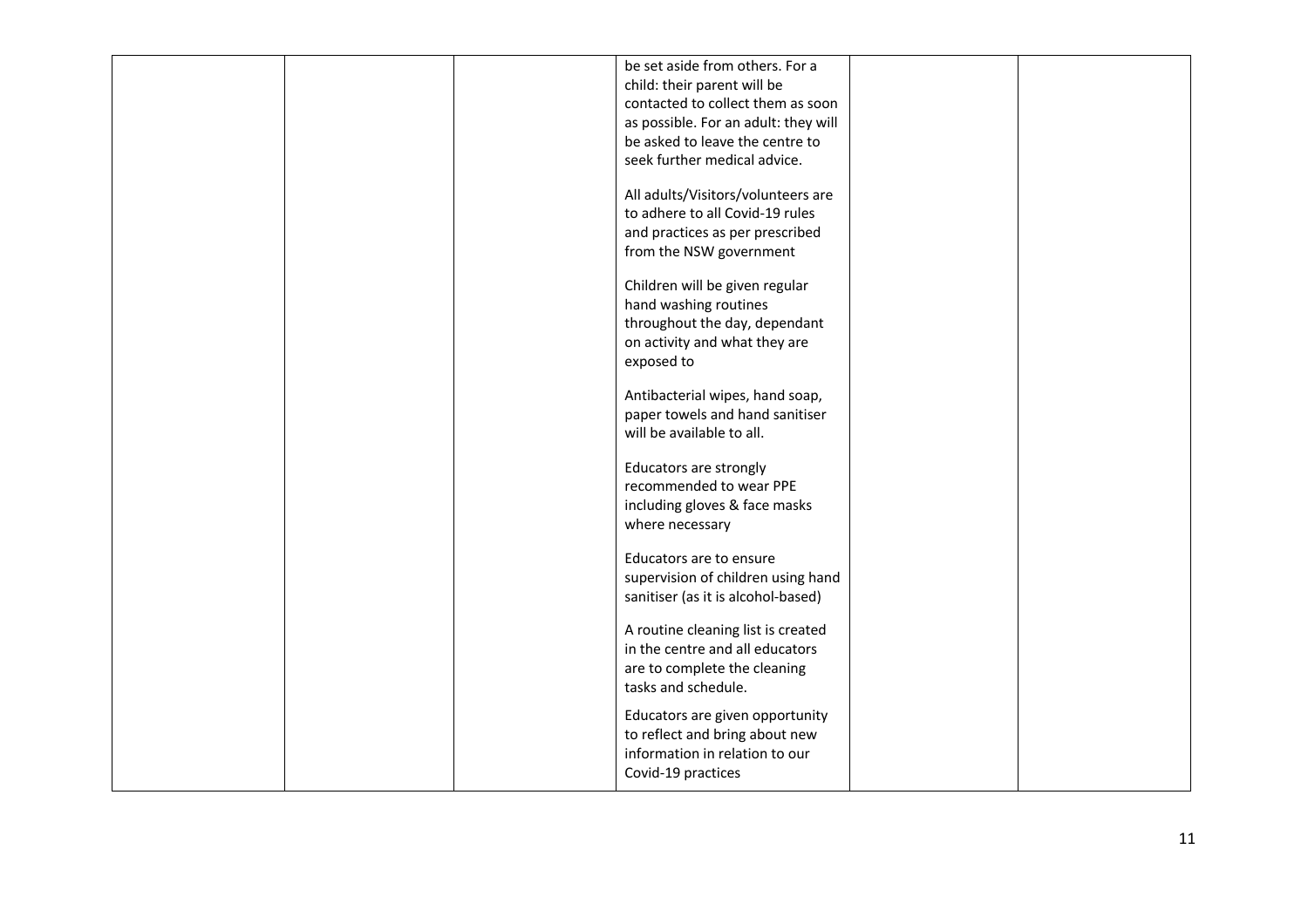| Plan prepared by                                                                                                                                 | Kerri Wickenden                | Date | 12/08/21 |  |  |
|--------------------------------------------------------------------------------------------------------------------------------------------------|--------------------------------|------|----------|--|--|
| Prepared in consultation with:                                                                                                                   | Rachel Warner                  |      |          |  |  |
| Communicated to:                                                                                                                                 | All staff prior to excursion   |      |          |  |  |
| Venue and safety information reviewed and attached                                                                                               | Yes / No<br>Comment if needed: |      |          |  |  |
| Reminder: Monitor the effectiveness of controls and change if necessary. Review the risk assessment if an incident or significant change occurs. |                                |      |          |  |  |